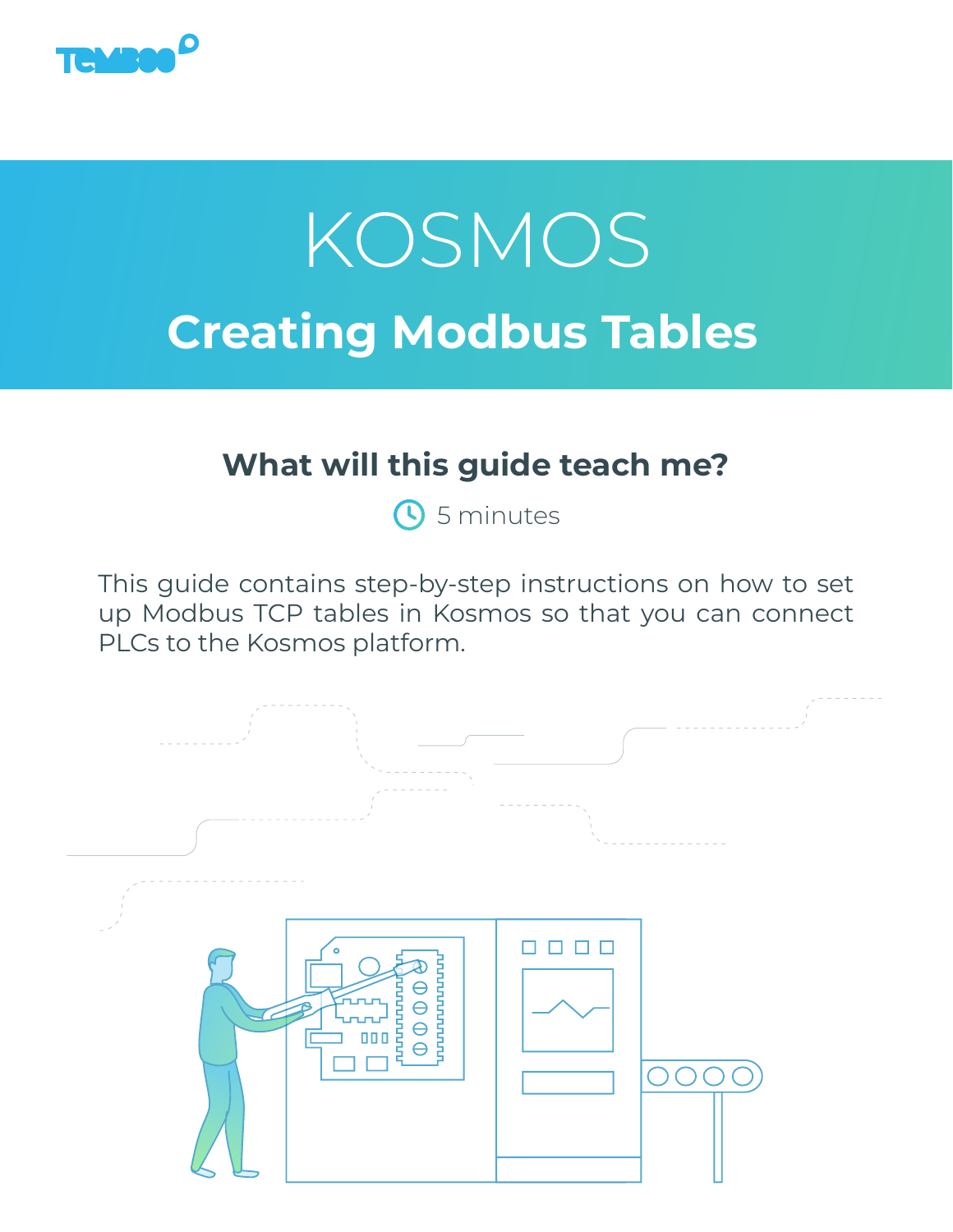



### **Log In To Kosmos**

Log into your Kosmos account (or create one if you haven't already).

<https://temboo.com>





#### **Create New Application**

Navigate to the Kosmos application creation flow, where you'll build a new Modbus-based Kosmos application.





#### **Choose PLC Device**

Choose to build a Modbusbased application and select the version of Modbus that your PLC supports.

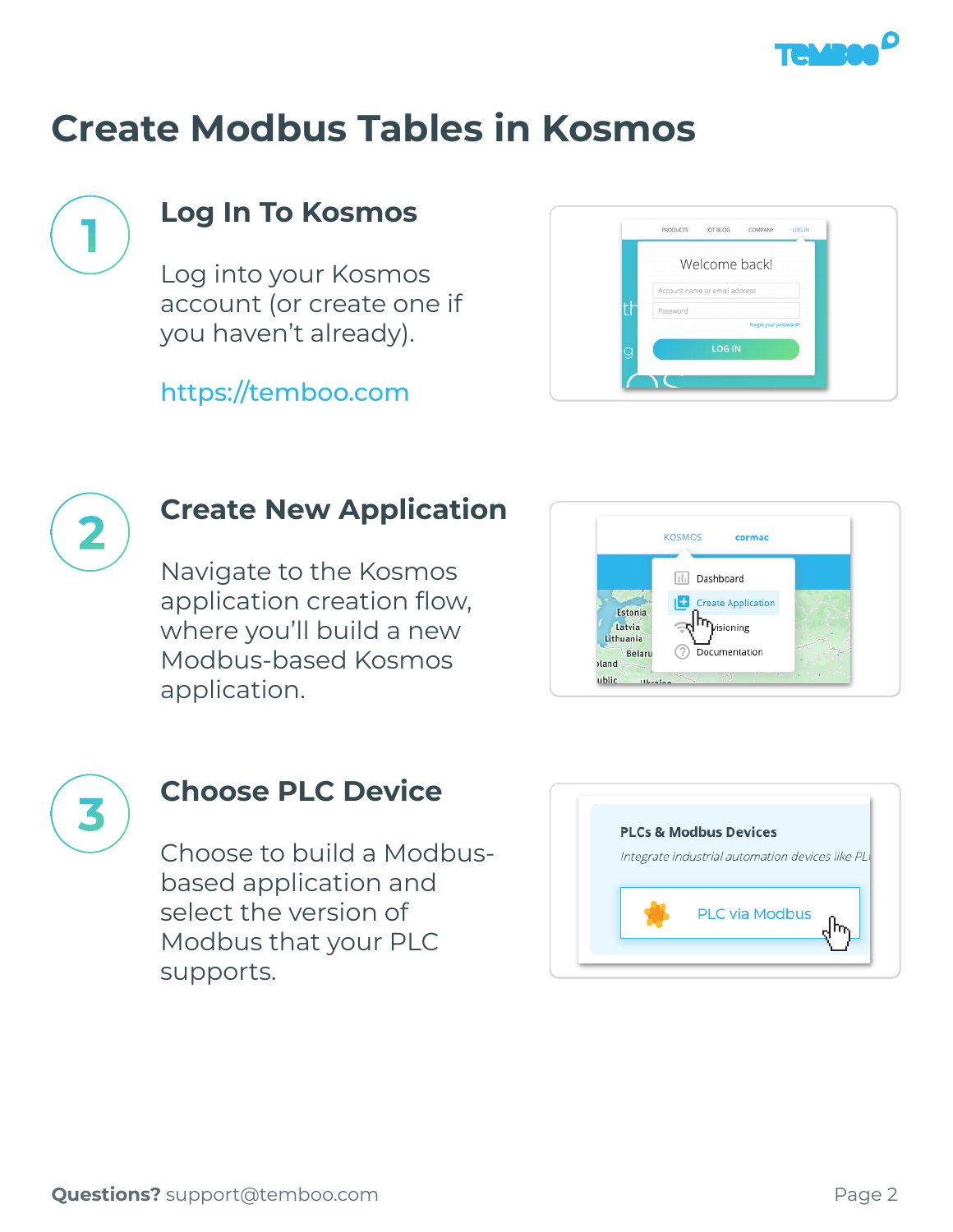



# **Enter PLC Details**

Enter a name for your PLC, along with its IP address and Modbus server port.

| Which port are you using? |  |
|---------------------------|--|



### **Add Modbus Row**

Below the PLC details you'll find an empty Modbus table area. Click to start adding new rows.

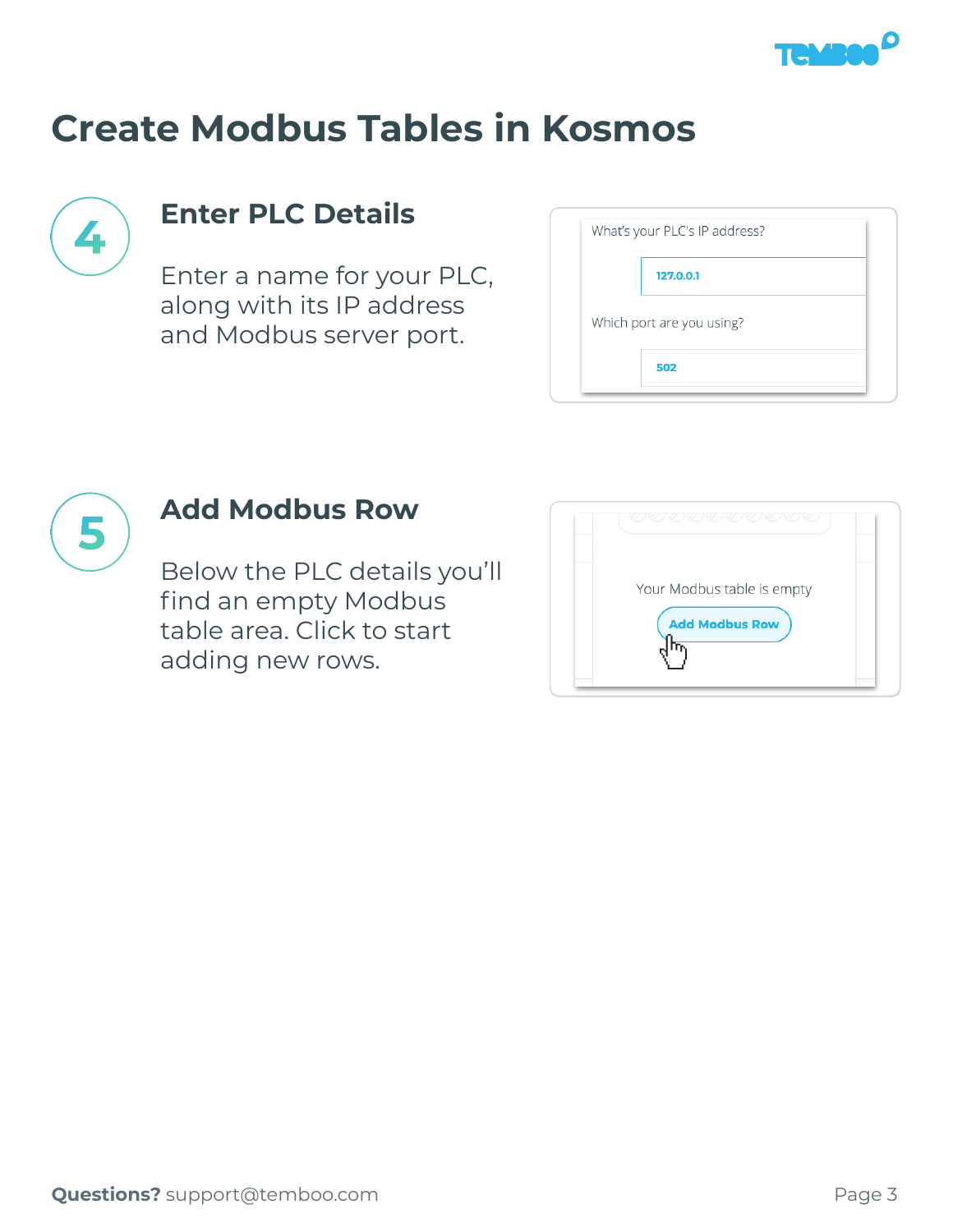



#### **Populate Modbus Data**

Fill out the Modbus row form shown below for each Modbus table entry that your application requires. Modbus mapping information is typically found in your PLC's datasheet or in a separate mapping table created while your PLC was being programmed.

| 502             | Add Modbus Row                                     |  |  |
|-----------------|----------------------------------------------------|--|--|
| Populate your N | <b>Analog Input</b>                                |  |  |
|                 | Select a sensor                                    |  |  |
|                 | Enter Modbus address                               |  |  |
|                 | Select variable type                               |  |  |
| O O O O O O O O | Input low<br>Input high<br>Scale low<br>Scale high |  |  |
|                 | Give your row a name                               |  |  |
|                 | Graph this value                                   |  |  |
|                 | <b>SAVE</b><br><b>Cancel</b>                       |  |  |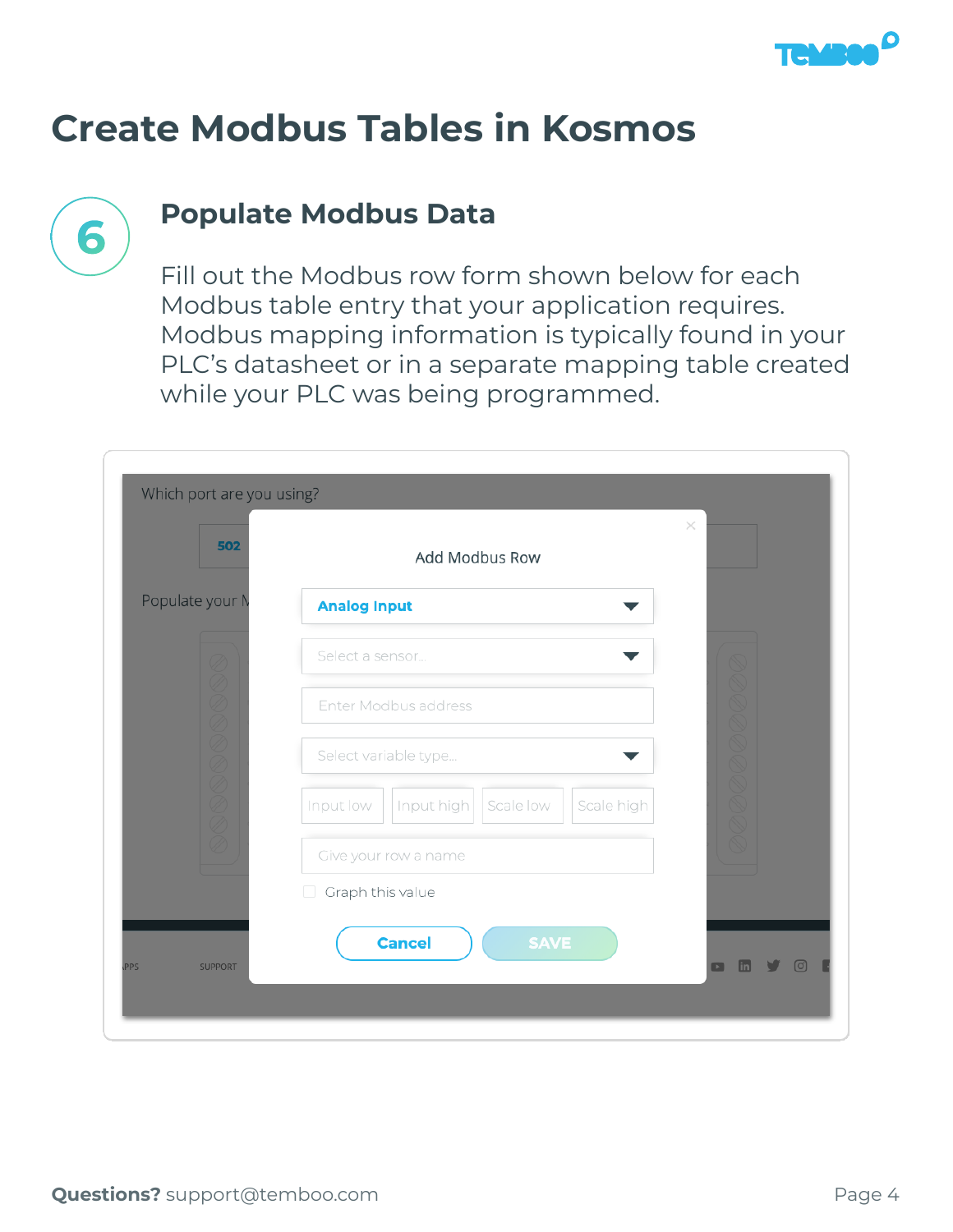

# **Example: ATV312 Motor Current**

This example shows how to populate a Modbus row to vizualize the motor current value from a [Schneider Electric ATV312](https://download.schneider-electric.com/files?p_enDocType=User+guide&p_File_Name=ATV312_communication_variables_EN_BBV51701_01.pdf&p_Doc_Ref=BBV51701) PLC.

Per the datasheet, motor current is an analog input at address 43204. Since the current unit is 0.1 A, we use a two byte signed integer to represent the transducer value. The input low and scale low are set to 0, with pin high set to 1 and scale high set to 0.1 (indicating that the transducer has no offset or calibrated range).

Finally, we check the box at the bottom of the form to indicate that we want motor current to be graphed on the Kosmos dashboard.

| <b>Add Modbus Row</b>             |     |
|-----------------------------------|-----|
| <b>Analog Input</b>               |     |
| <b>Current</b>                    |     |
| 43204                             |     |
| <b>Signed Integer</b>             |     |
| <b>Two bytes</b>                  |     |
| $\circ$<br>1<br>$\circ$           | O.1 |
| Motor Current                     | A   |
| $\triangleright$ Graph this value |     |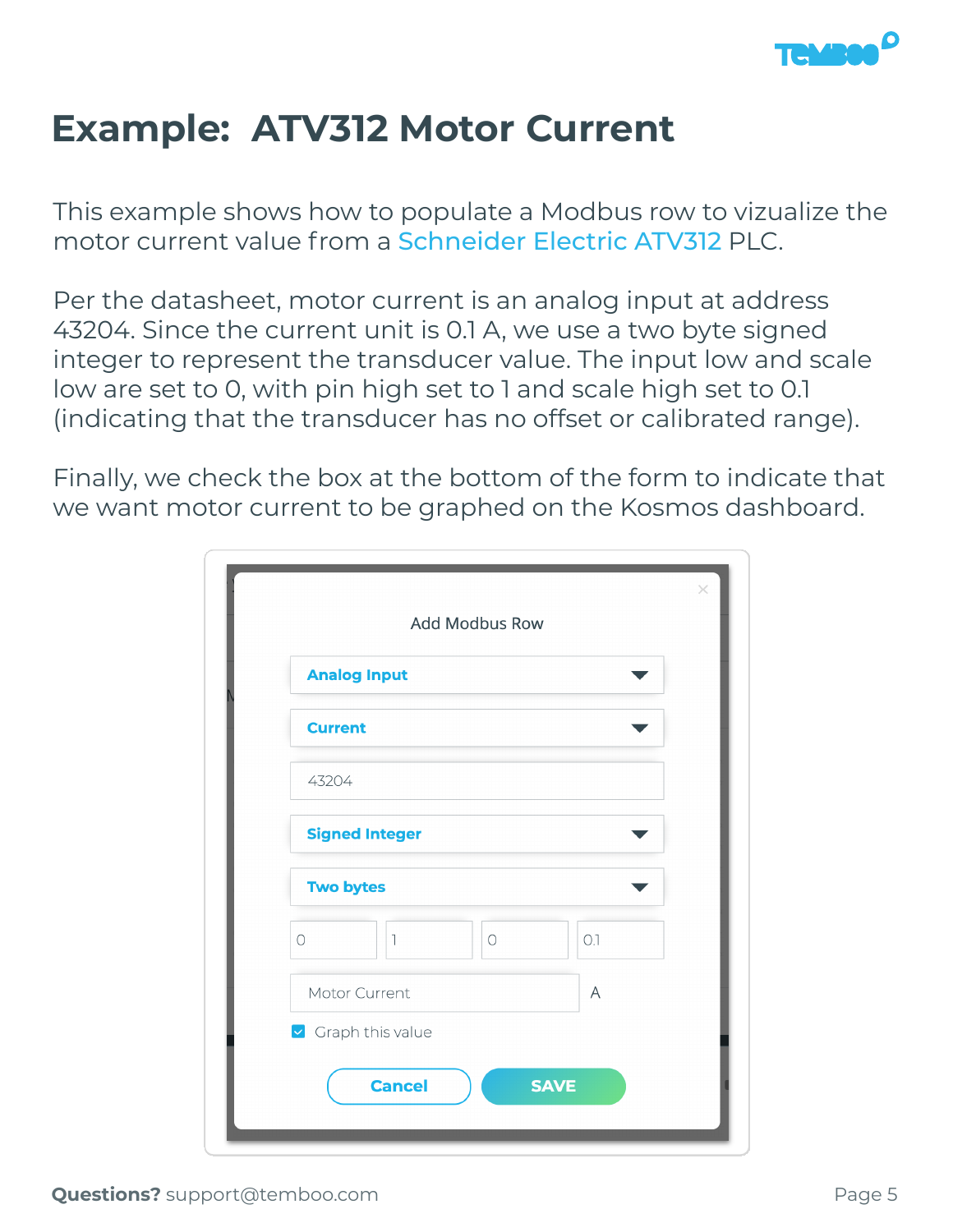

## **Review Modbus Table**

Once you've saved your first Modbus row, a Modbus table will appear. At this point you can add more rows, edit existing rows, or delete rows.

|               |                |       |   | <b>+ Add Row</b> |
|---------------|----------------|-------|---|------------------|
| 1 Modbus Row  |                |       |   |                  |
| Motor Current | Current<br>AI  | 43402 | А | ы                |
|               | <b>CONFIRM</b> |       |   |                  |



#### **Complete your PLC Application**

With your Modbus table populated, you can complete the creation of your Kosmos application, download the associated files, and move on to setting up your Kosmos gateway hardware.

You can find hardware setup guides for PLCs and other Modbus devices on our website.

[Kosmos Hardware Setup Guides](https://temboo.com/kosmos/docs)